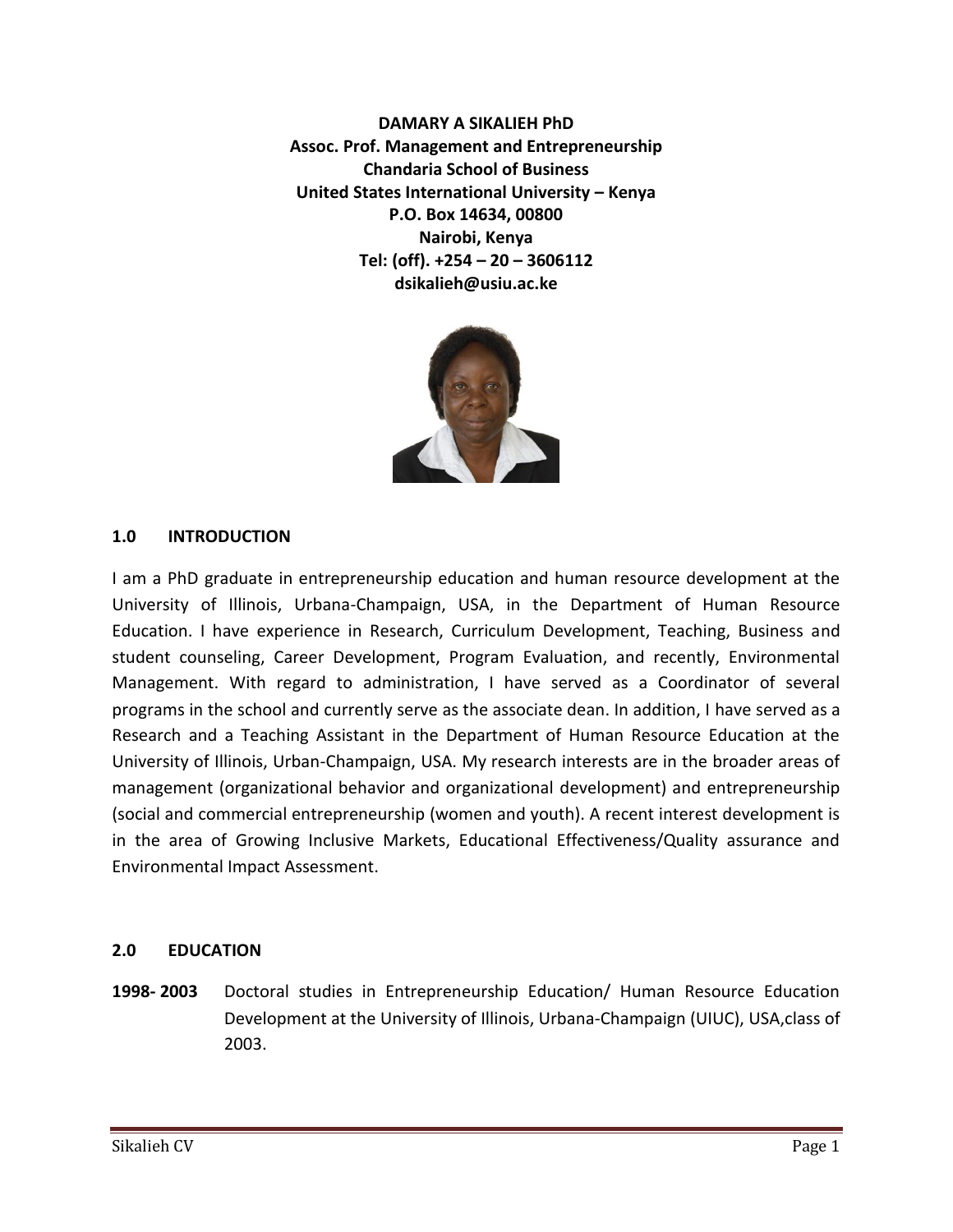**Dissertation title:** Factors Influencing the Transfer of Learning among the Voucher-Training Program participants in the Garment making Industry in Kenya.

**1987- 1993** Master of Education in Curriculum Development at Kenyatta University class of 1993.

**Thesis title:** Factors Affecting the Effective Implementation of the 8-4-4 School Curriculum in Emuhaya Division, with Specific Reference to the Primary School Level.

**1980- 1984** Bachelor of Education at the University of Nairobi, class of 1984.

Majored in: Teacher Education

#### **3.0 PROFESSIONAL EXPERIENCE**

#### **3.1 Administration**

- **2013 – Present:** Chandaria School of Business Educational Effectiveness Representative on the University Quality Assurance committee. In charge of program Development, Program Assessment and Program Review
- **2010 -2013** Acting Dean Chandaria School of Business United States International University Africa
- **2010 – 2013** Associate Dean Chandaria School of Business United States International University Africa
- **2007 – 2010** Program Coordinator (Department Chair) Marketing and Management and International Business Administration and Business Administration Programs at the Chandaria School of Business – United States International University – Africa.

#### **3.2 TEACHING**

*Associate Professor,* Chandaria School of Business at the United States International University Kenya

Teaching Courses:

- **Entrepreneurial Behavior**
- **The Management of Entrepreneurial Ventures**
- Business consulting
- International Dimensions of Entrepreneurship
- Business Research Methods
- Business Values and Ethics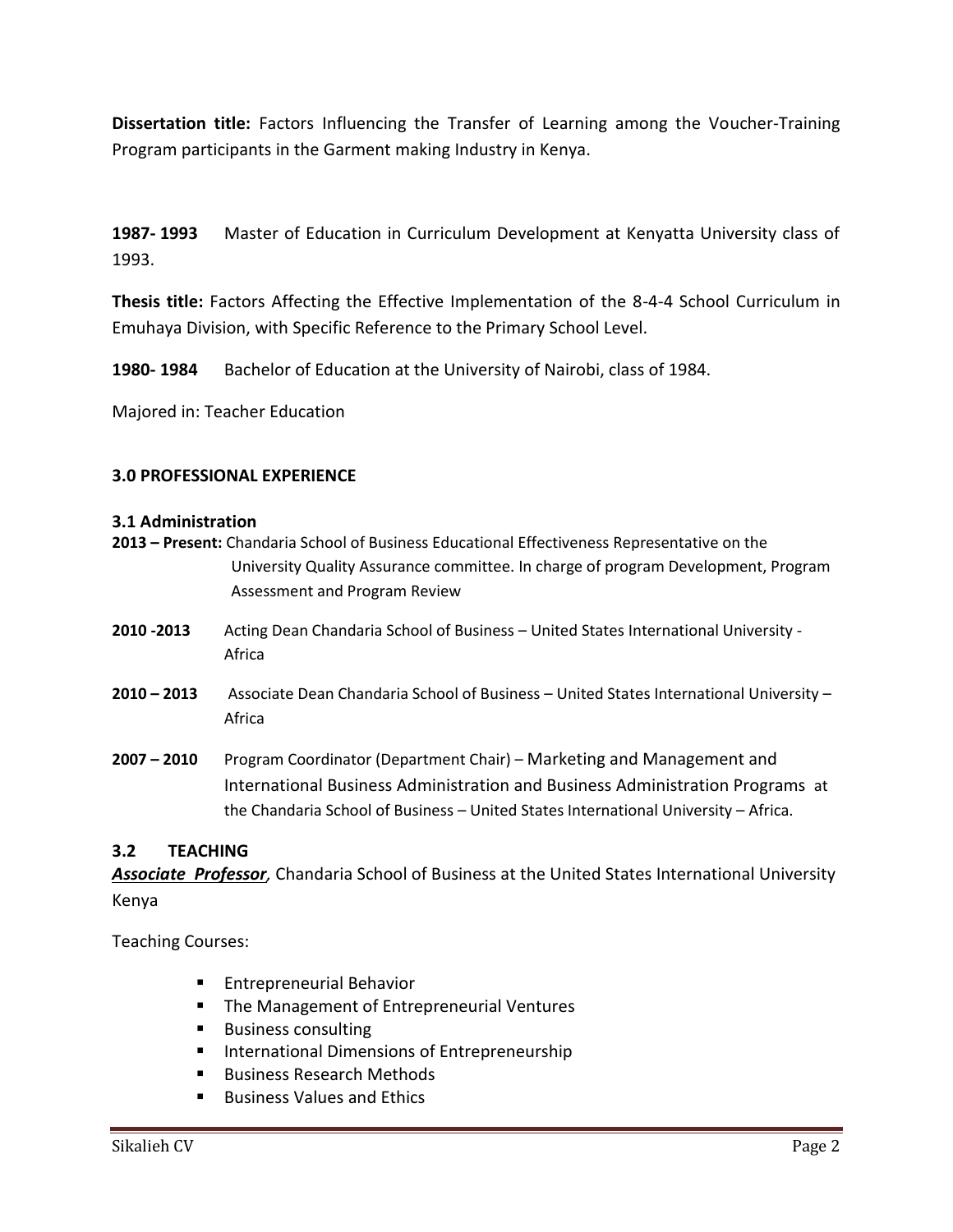- Cross Cultural Management
- General Management
- **Organizational Development and Change**
- **C**rganizational Behavior

#### *Other Responsibilities:*

Project Reader 2013 - 2015

Quality Assurance Chandaria School of Business Representative

Supervisor: DBA, MBA and EMOD research Projects (Master of Business Administration & Master of Science in Organizational Development and Consulting) and Doctorate in Business Administration (DBA)

Member: USIU Monitoring and Evaluation committee.

Member: Academic and Research Committee

*Senior Lecturer,* Kenya Technical Teachers College, Nairobi, Kenya. 1989- 2005.

#### Courses taught:

- **IF Issues and trends in Entrepreneurship development**
- **Entrepreneurial skills**
- **C**rganizational behavior
- **Consumer behavior**
- **Enterprise Management**
- **F** Small Business Consulting and Counseling
- **Training methods**
- Curriculum studies
- **Principles of Adult Learning**

#### *Lecturer:* Kenya Technical Teachers College

Courses Taught:

- **Educational Psychology**
- **Guidance and Counseling.**
- Research Methods (Supervised students' Research Projects)
- **Tests, Measurements and Evaluation.**
- **Curriculum Development**
- **Sociology of Education**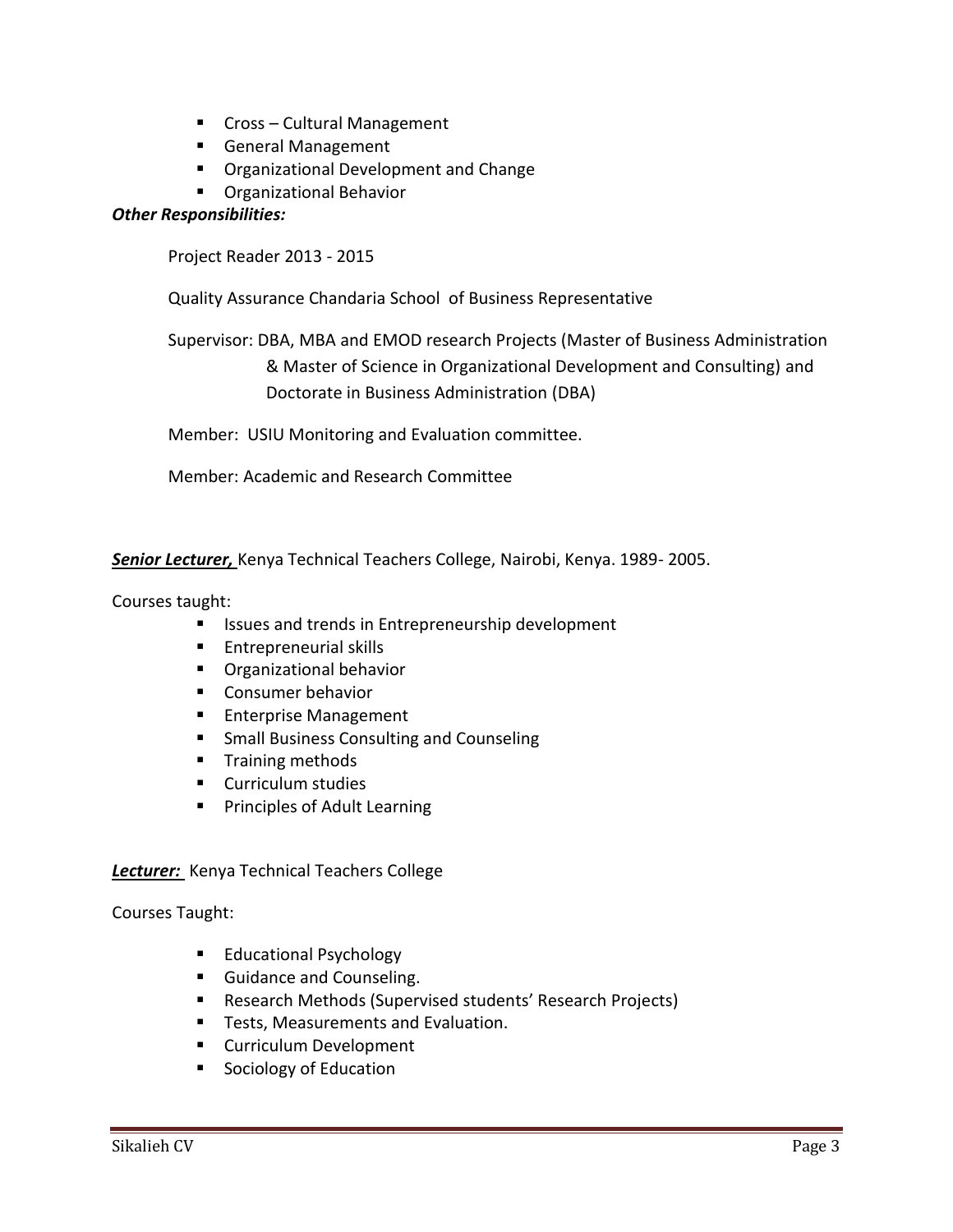*Responsibilities Held while at the Kenya technical Teachers' College, Nairobi, Kenya*

- Coordinator, Educational Psychology courses
- Coordinator, student academic and welfare guidance and counseling
- **E** Section head, Tests, Measurements and Evaluation

*Graduate Teacher:* Dargoretti High School, Nairobi, Kenya 1984 -1987

Subjects Taught:

- **English Language**
- **English Literature**
- **EXEC** Christian Religious Education
- General Paper

# **4.0 PUBLICATIONS: JOURNAL ARTICLES, CONFERENCE PAPERS, BOOK CHAPTERS AND MANUALSAND TEACHING CASES**

## **4.1 Journal Articles:**

Sikalieh D.A & Mutia, P. M (2013). The influence of Rewards and recognition on the Productivity of Agricultural extension officers in Kenya

Mokaya, S. O, Namusonge, M. & Sikalieh, D. A. (2012). The Concept of Entrepreneurship: in Pursuit of a Universally Acceptable Definition. *International Journal of Arts and Commerce, Vol. 1 No. 6, November 2012* 

Mkoji, D & Sikalieh, D. A. (2012). The Influence of Personality on Organizational Performance. *International Journal of Humanities and Social Science, Vol. 2 No. 17; September 2012*

Teresia Kavoo Linge, Willie VanRensburg & Damary Sikalieh (2010). The role of visibility and career advancement of women in Kenya *The Journal of Language, Technology & Entrepreneurship in Africa, Vol. 2. No.1. 2010, ISSN 1998-1279*

Teresia Kavoo Linge, Willie VanRensburg & Damary Sikalieh (2009) Organizational Political Skills and Career Advancement *The Journal of Language, Technology & Entrepreneurship in Africa, Vol. 2. No.1. 2010, ISSN 1998-1279*

Sikalieh, D.A & Kobia, M (2010) Towards a Search for the meaning of Entrepreneurship. *Journal of European Industrial Training).* 

Sikalieh D. A & Karanja, R. (2010) The Impact of Non-Financial Business Development Services on the Sales Turnover of Micro and small enterprises: a Case of Technoserve Kenya. ( A Paper presented at the 12th International Conference on African Entrepreneurship and small Business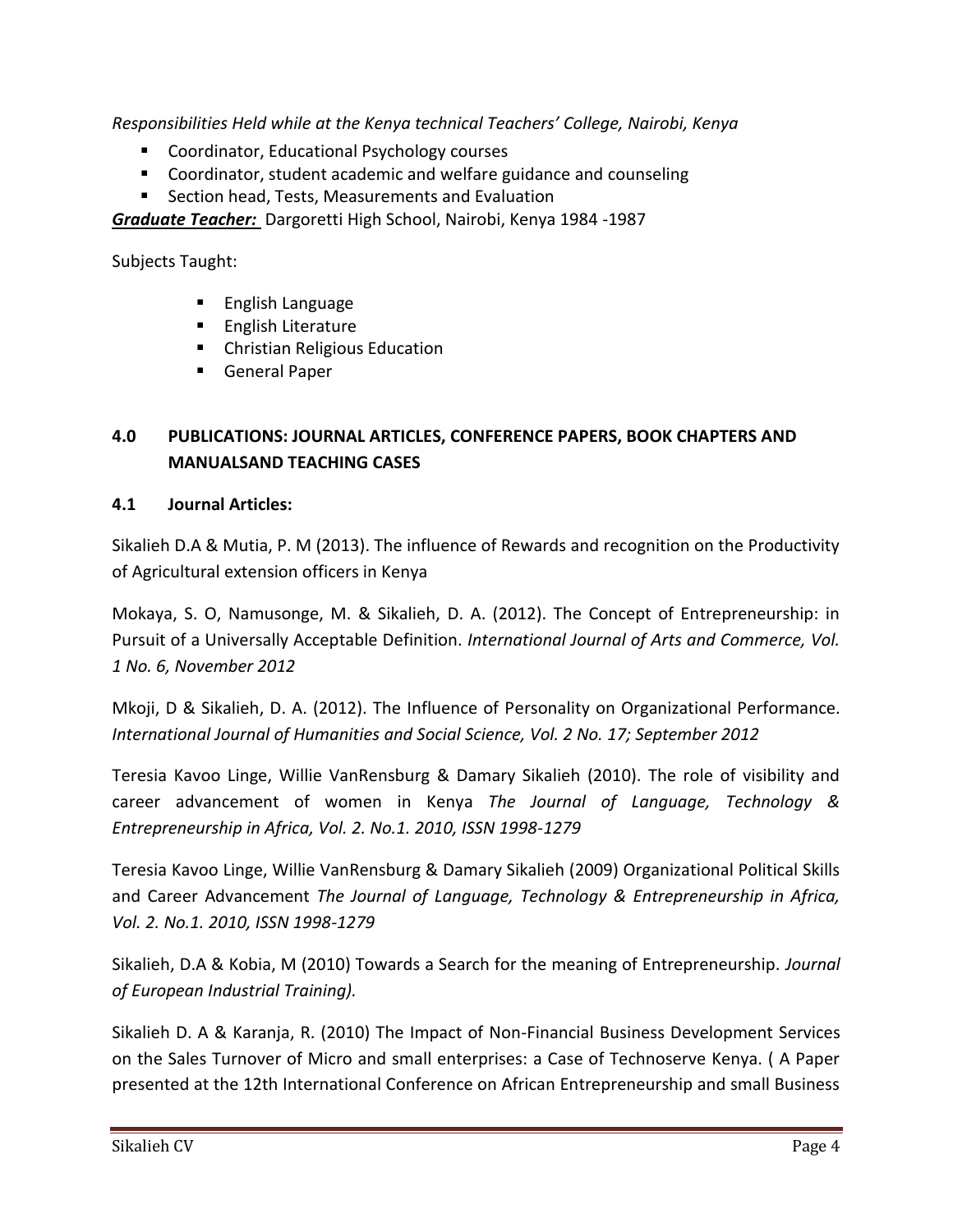Development (ICAESB) University of Dar es Salaam Business School, Tanzania to be published in the Dar es Salaam School of Business Journal (May 2010).

Sikalieh D. A. & Kaburu, J (2008) Governance Practices in Financial Services Associations in Kenya, a paper presented at the Growing Inclusive Markets Forum at Dalhousie University, Nova Scotia Canada, published in an E-journal for Growing Inclusive Markets (June 2008).

Sikalieh, D. A (2008) The Role of Faculty and Students in Fostering Entrepreneurship: A Case of Selected Universities In Kenya. A paper presented at the  $15<sup>th</sup>$  Nordic Conference on Small Business Research: Challenges for Entrepreneurship and Small Business Development in the Context of European Enlargement, TALLINN, ESTONIA, MAY 21 – 23, 2008.

Sikalieh, D. A. & Mokaya, S. (2006) Training as a Factor in Enterprise Performance: A Case Study of the Beneficiaries of enterprise development training in Rift Valley Province, Kenya. A Paper Presented at the International Conference on Stimulating growth in Small Businesses, Makerere University (MUBs), and published in the Makerere University Business School Journal (November, 2006)

Sikalieh, D. A (2006) The role of donors in Strategy Formulation and Implementation: A case of Selected Non-Governmental Organizations in Kenya. A Paper Presented at the International Conference on Stimulating growth in Small Businesses, Makerere University (MUBs), published in the Makerere University Business School Journal (November, 2006)

## **4.2 Sample Conference Papers and Proceedings**

Sikalieh, D. A. & Maingi, G. F. (2013). Analysis of Human Resource challenges facing Entreprenurs in Kenya: A Case of the ICT SMEs in Nairobi

Mutia, P. M & Sikalieh, D. A (2013). Career Development Strategies and the Productivity of Extension Officers in Kenya: A Case of the Ministry of Agriculture.

Sikalieh, D.A. (2012) The Role of Business Education in Africa, a paper presented at the EFMD Annual conference 2012 as a Panel Speaker.

Sikalieh, D. A. & Mwangi, E. W. (2010) an entrepreneurial Perspective of Growth and Survival constraints faced by Small and Medium Enterprises in Kenya. A Paper Presented at the 14<sup>th</sup> Makerere University Business School International conference, (November, 2010)

Njoroge, N. N. & Sikalieh, D. A (2009) Factors Influencing the Allocation and Utilization of Constituency Development Fund, A case of Selected Constituencies in Kenya. A paper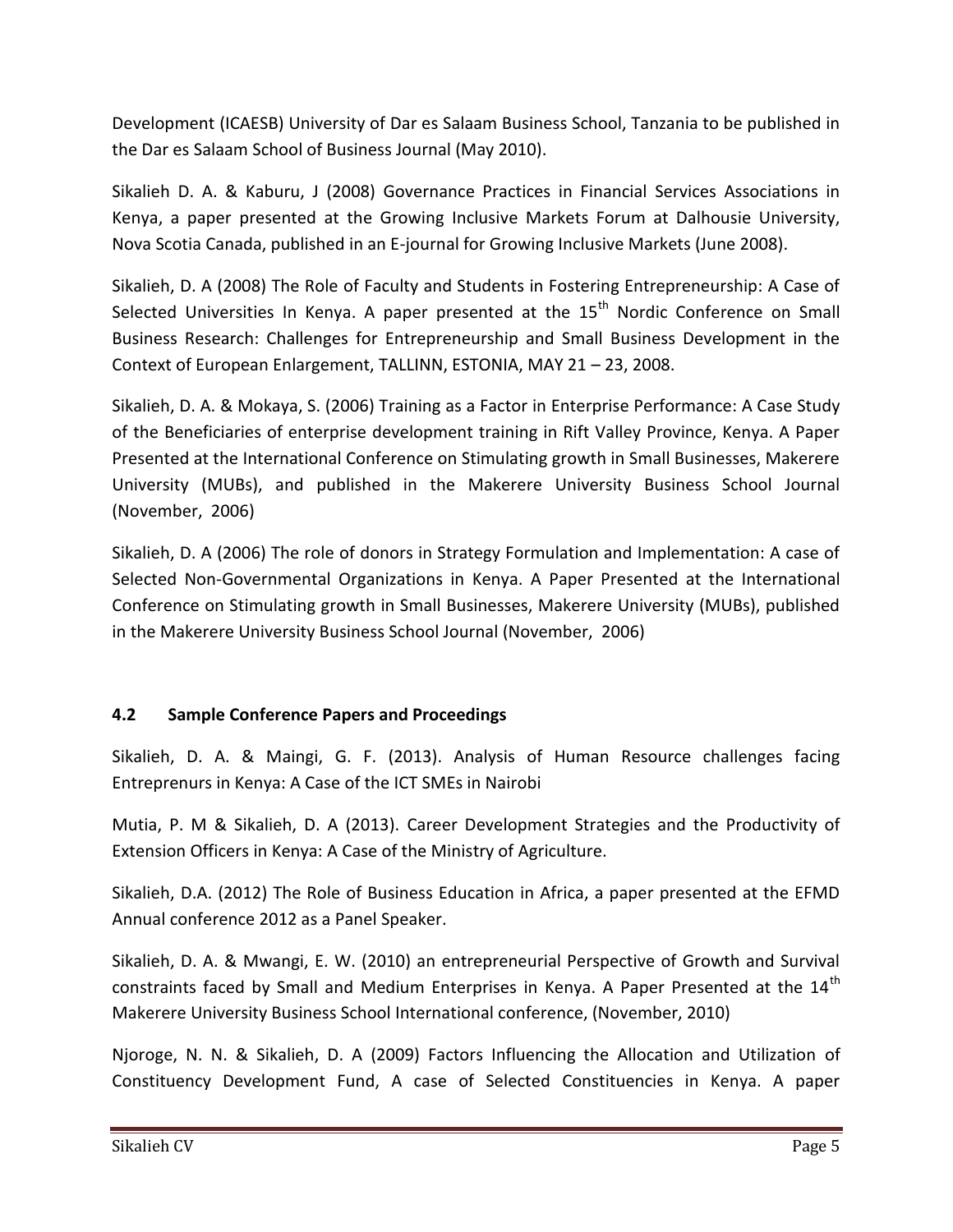Presented at the 7<sup>th</sup> International Conference of Small Business Development, University of Dar – Es – Salaam, Tanzania, (September, 2009).

Sikalieh D. & Githaiga, J. (2008) Factors Influencing Voluntary Employee Turnover in Organizations: A Case of Kenya Women Finance Trust. A paper presented at the  $4<sup>th</sup>$ International Center for Excellence Entrepreneurship Development Conference JULY 14 – 16 2008.

Sikalieh D. A. & Kaburu, J (2006). An Impact Assessment of Micro Finance Interventions on the Growth of Micro Enterprises in Nairobi, Kenya. a paper presented at the International Council of Small Businesses conference, published in the ICSB conference Proceedings Nova Scotia Canada, (June 2008).

Sikalieh, D. (2005) The role of Feedback in Transfer of Training: A Paper presented at the 8th International Conference on African Entrepreneurship and Small Business Development, University of Dar Es Salaam, Tanzania, (September, 2005)

Sikalieh, D. A (2005) The role of the Higher Education Loans Board in Higher Education: A Paper presented at Conference of Higher Education, Nairobi, Kenya (October, 2005)

Sikalieh D. A. (2004) Factors influencing the Transfer of Learning: A Paper presented at the 2nd International Conference on Entrepreneurship Education, United States International University, Nairobi, Kenya (May, 2004).

## **4.3 Books and Manuals:**

Sikalieh, D. A (2011) Teaching the Business Plan: Training Manual and Workbook for the Agribusiness Project by the Bill and Melinda Gates Foundation Grant.

Sikalieh, D. A (2007) Training design factors on transfer of learning in micro and small garment making enterprises in Kenya. A paper presented at the International Conference on Africa: The journey towards Good Governance, Learning Societies/Organizations and Ethical Leadership, published as a book chapter in a book entitled Governance and Ethical Leadership in African Institutions (February, 2007)

Book chapter on the role of coordinators in University Governance

Sikalieh, D. A & Muthee, K. (2005) Entrepreneurship Teaching Manual for Higher Diploma Education for Distance Education for Technical Training Institutions, Ministry of Science and **Technology**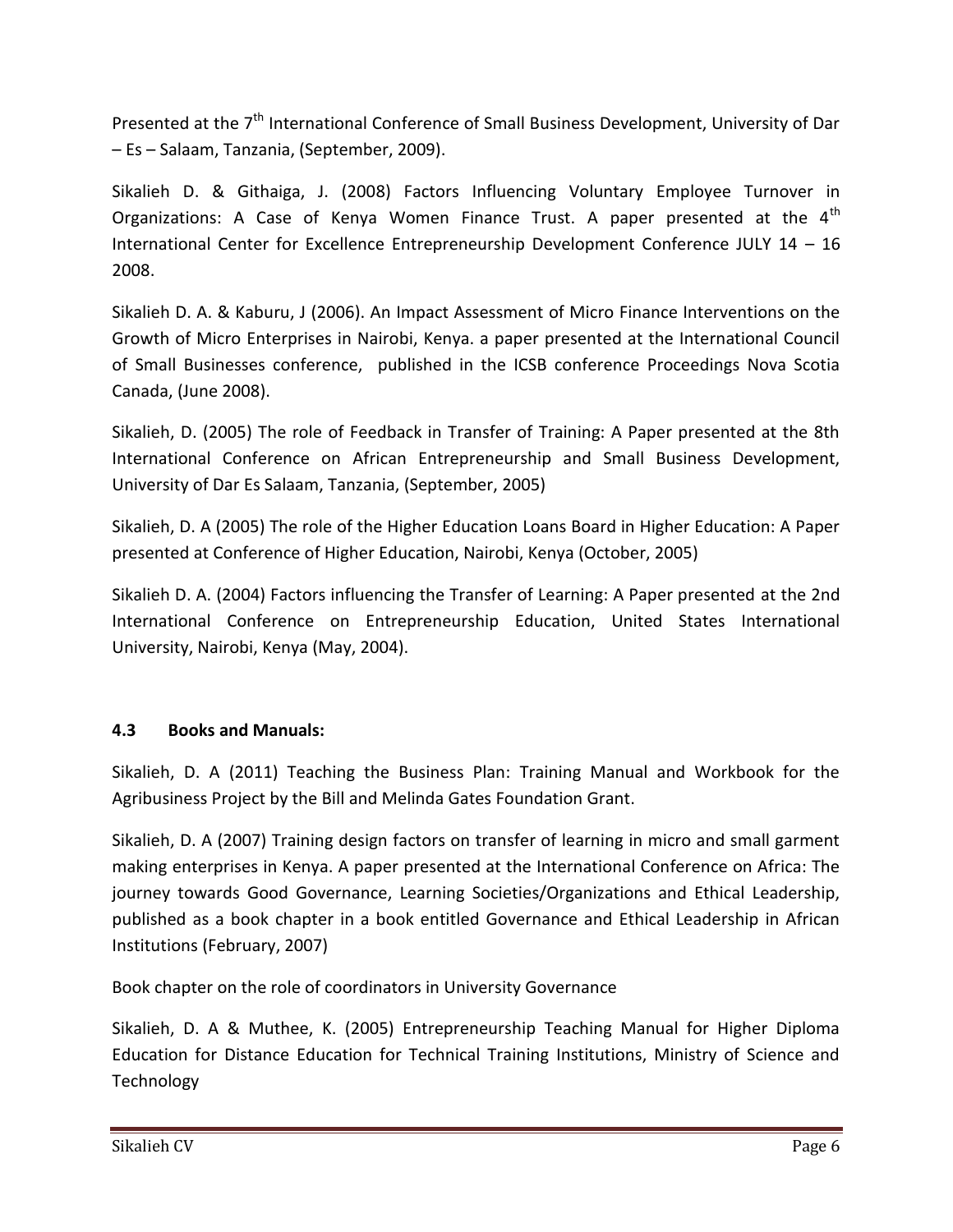## **4.4 Sample Teaching Cases Written:**

Sikalieh, D.A. (2012) Spring Impex Limited: A case for teaching the Business Plan: for the Bill and Melinda Gates Foundation Grant for Agribusiness (January 2012).

Sikalieh, D. A (2011) Makini Schools for the Goldman Sachs Charitable fund and United States International University for teaching 10,000 women entrepreneurs

Mayaka, C. M. & Sikalieh, D. A. (2010) Durban Motors Group Ltd: Crisis of Leadership and Corporate Governance for the Goldman Sachs Charitable fund and United States International University for teaching 10,000 women entrepreneurs

Sikalieh, D. A. & Mayaka, C. M. (2010) Kevian Kenya Ltd: Product Differentiation for the Goldman Sachs Charitable fund and United States International University for teaching 10,000 women entrepreneurs

## **5.0 SUPERVISION OF MASTERS AND PHD RESEARCH**

I have successfully supervised well over forty (40) MBA and MSc student research projects and theses at USIU and other universities. I am currently supervising five (5) MBA/MSc students. In addition, I have also supervised four (4) doctoral students, one at USIU, two from Strathmore University and one from Kenyatta University. I am currently supervising three (3) of the PhD students at Jomo Kenyatta University and one from Kenyatta university.

### **5.1 Sample Projects and Theses**

### **PhD Supervised**

Kavoo-Linge Teresia: an Assessment of Factors Influencing Women's Career Advancement in Kenya.

Otieno Hellen, Sustainability of Business Development Services: Gaps Analysis of the Kenyan Market

Kassimba Leonard, Competitive Strategies Adopted by Small Scale Enterprises in the Republic of Congo

Muricho Moses: Entrepreneurial Strategies for the Performance of Star- rated Hotels in Kenya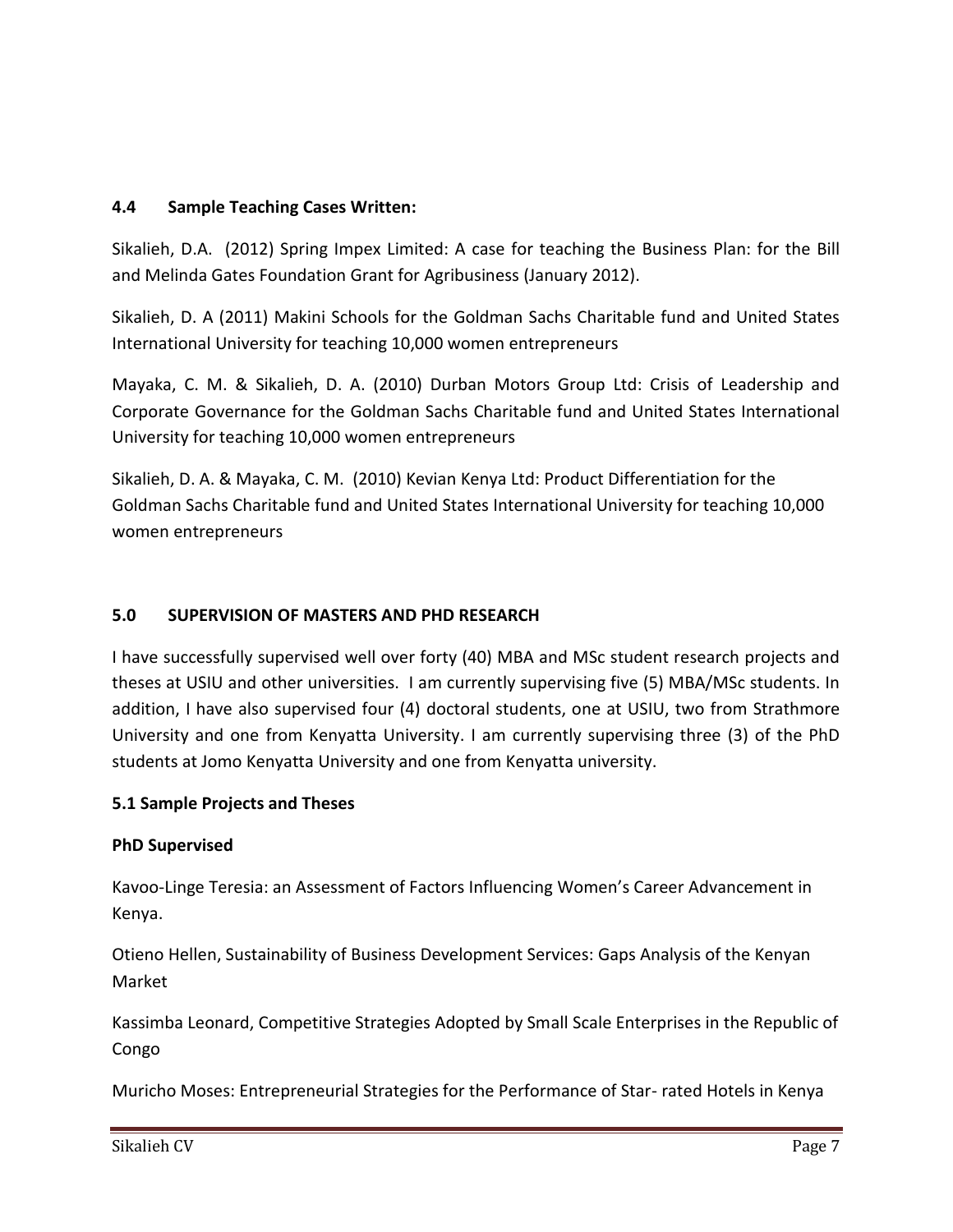David Otieno Ong'nga, Determinants of Micro and Small Agribusiness Enterprise Performance: A Resource-Based View

## **PhD Ongoing**

Bancy Ngwiri, An Assessment of Transfer of Technology on the Performance of small and Medium Enterprises in the Tourism Industry in Kenya

Margaret Kasese, Differences and Similarities among Different Ethnic groups in Social Networks in Business: A survey of Jinja and Kampala towns, Uganda.

Philemon Kilili Ndolo Influence of electrical power distribution on the Performance and growth of small and medium enterprises in Kenya.

## **5.2 Sample MBA/MSc. Supervised**

David Gichamba Gichuhi, Social Enterprises as Engines of Poverty Reduction

Maingi F. Gacheri, Analysis of Human Resource Challenges facing Entrepreneurs in Kenya: A Case of ICT SMEs in Nairobi

Davis Mkoji, Personality and Organizational Performance: A case of Medical Research Institutions in Kenya

Joel Kipkemoi Ng'eno, Factors Influencing Employee Motivation in the Public Service: the Case of Kenya's Judiciary

Elizabeth Njoroge, Coping Strategies of Women Chief Executive Officers: A Comparative analysis of the Private and Public Sector

Monica Gatakaa Kiruja, An Investigation of how Trainee Development Factors Affect Transfer of Training at the Department of Immigration, Kenya

Daniel Omondi Onyango: The Influence of Organizational Culture on Employee Job Performance in the Insurance Industry in Kenya

Reuben Ndolo, Factors influencing the Performance of Micro and Small enterprises: A Case of the Steel Fabrication Industry in Kenya

Gladys Gresengi, Transfer of Training: An Evaluation of the Goldman Sachs 10,000 Women Training Program at the United States International University.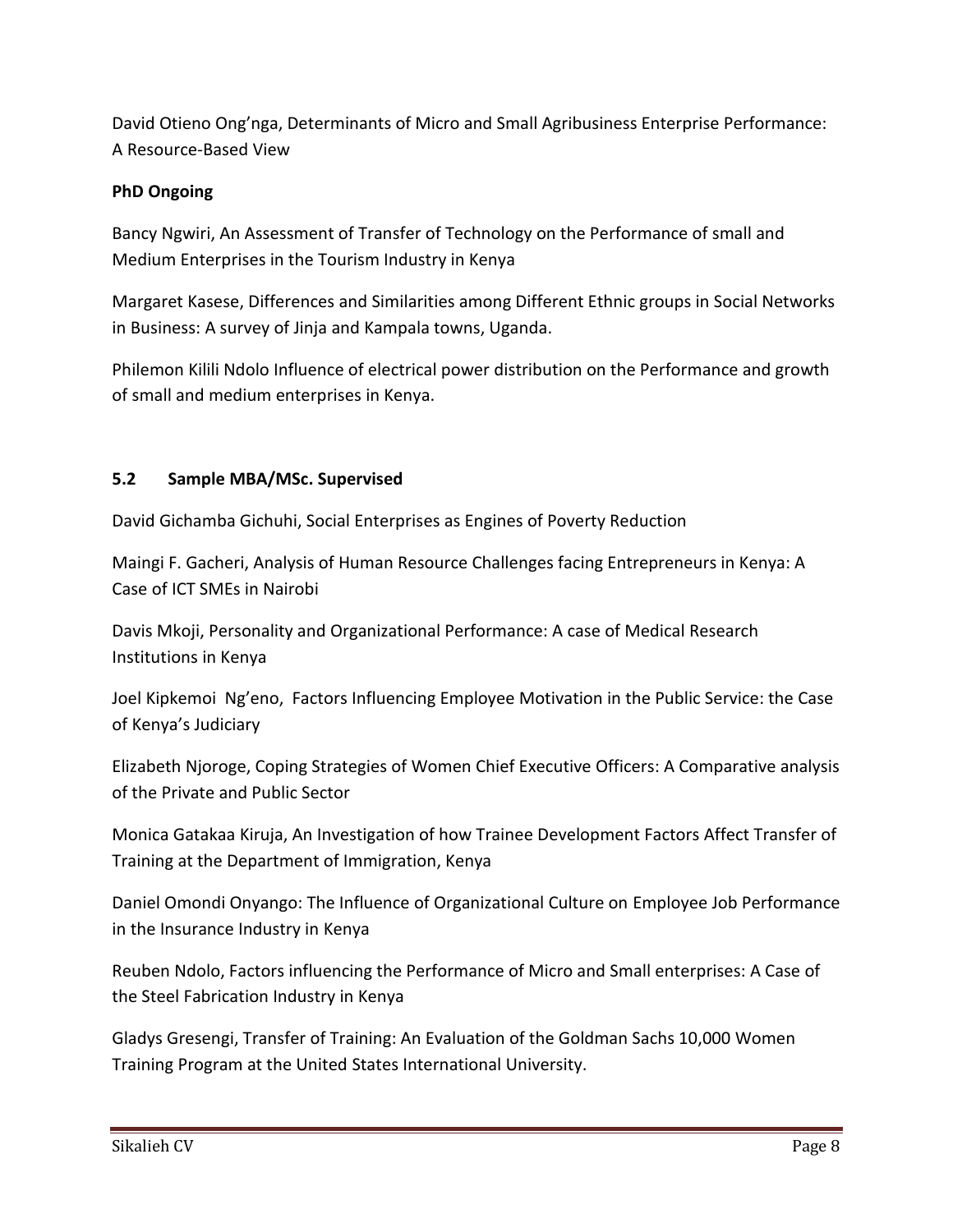Njoroge Nelson Ngaruyia: Factors Influencing the Allocation of constituency Development Fund (CDF) in Kenya: A Case of Selected Constituencies

Pauline Kamba: Factors Influencing the Performance of Savings and Credit Cooperative Societies in Kenya (SACCOs): A Case of Post Bank SACCO Society Ltd, Nairobi Kenya

Maurice Wenyaa, Factors Influencing the Growth of Insurance Coverage in Kenya: A case study of Blue Shield Insurance Company.

## **5.3 Sample MBA/MSc Ongoing**

Benson Huria, The Role of Technical Training Institutions in the preparation for Entrepreneurship

Ochieng Juma, the effect of staff turnover on the effectiveness of OD interventions in Kenya, a Case of the Kenya Red Cross.

Atieno Odhiambo, Employees' attitudes towards Organizational Change: Mergers and Acquisitions in the Financial Industry in Kenya The

## **6.0 EXTERNAL EXAMINATION OF MASTERS AND PHD THESES**

I serve as an external examiner to four (5) universities, namely; Kenyatta, Jomo Kenyatta, Strathmore, North West (Mafikeng in South Africa) and the Great Lakes Universities.

## **6.1 Sample Theses Examined:**

## **PhD:**

Mr. Daud Ng'ida Mollel, Title: Community Based Tourism Programs' Entrepreneurial Performance and their Capabilities at Close Proximity to Protected areas in Arusha

Ms. Joyce Muthoni Gakobo, Title: Effects of Prior Knowledge and Transformational Leadership on Growth of women-owned Micro and Small Enterprises, Kasarani Division, Nairobi Kenya

Sabata Leronti Nkoe, Title: Total Quality Management: A strategy for continuous Quality Improvement of Primary Schools

Akinyi, R. Omolo, A comparative analysis of Business Development Services in the Occupational Health Sector, Kisumu County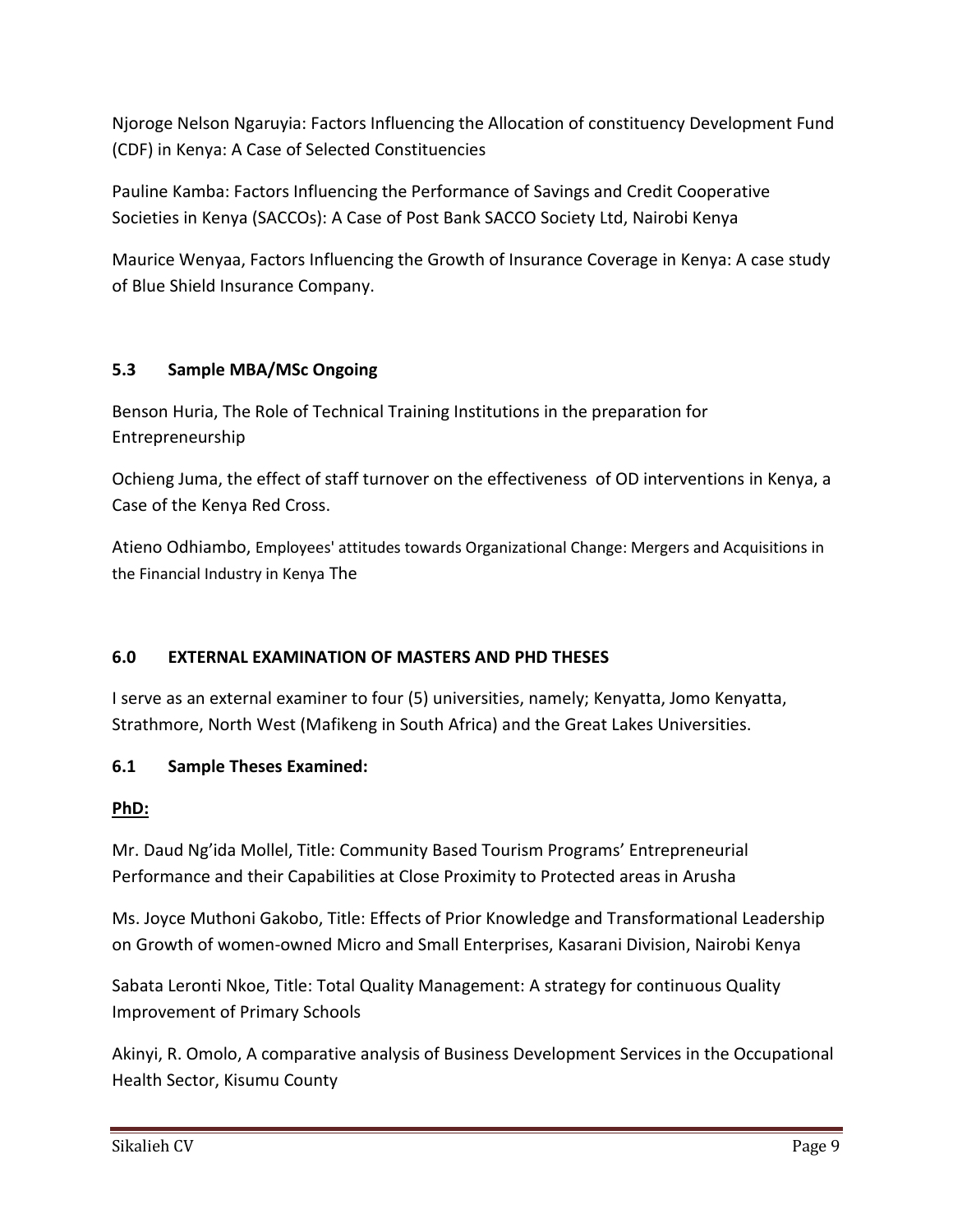Rosemary Khayiya, Opportunities and challenges for Small and Medium Enterprises in Turbulent Environments.

## **MBA/MSc**

Ms. Kung'u Samson Kuria, Title: Assessment of Factors Influencing Labor Turnover in Star-Rated Hotels in Nairobi, Kenya.

Ms. Rita Wairimu Nthiga, Title: Contribution of Tourism Ventures to the Local Peoples' Livelihoods in the Maasai Group Ranches Bordering Amboseli National Park, Kenya

Mr. Rayviscic Mutinda Ndivo, Title: Assessment of Kenya's Domestic Tourism Destination Factors Influencing their choice

Ms. Tipape Evelyn Nonkepa, Title: Determinants of Growth of Rotating Savings and Credit Associations in Kiserian Location of Ngong Division, Kenya

Mr. Japhet M. Kwenga, Title: Operational Strategies used by Church Guest Houses in Promoting Conference Tourism in Nairobi, Kenya.

Ms. Josephine Atieno Opondo, Title: Service Quality in Five Star Restaurants in Nairobi, Kenya

### **7.0 INTERACTIONS WITH THE RELEVANT INDUSTRY**

### **7.1 RESEARCHER:**

Carried out research on:

- **I** have also been involved in research on Public Private Partnerships that won international funding by Prof. Wambalaba (2011).
- Katuse, P.; Wameyo, S. & Sikalieh, D. (2011). The Need for a Business School: A Survey of Southern Sudan Prospects.
- The Role of Universities in Enhancing Social Entrepreneurship (October, 2011)
- Sikalieh, D. A, Wambalaba, F. & Nduati Gidraph (2010) Needs assessment for University establishment in Puntaland.
- The Quality and Relevance of Higher Education in Kenya: A case of the MBA Program. United States International University funded Research (2010)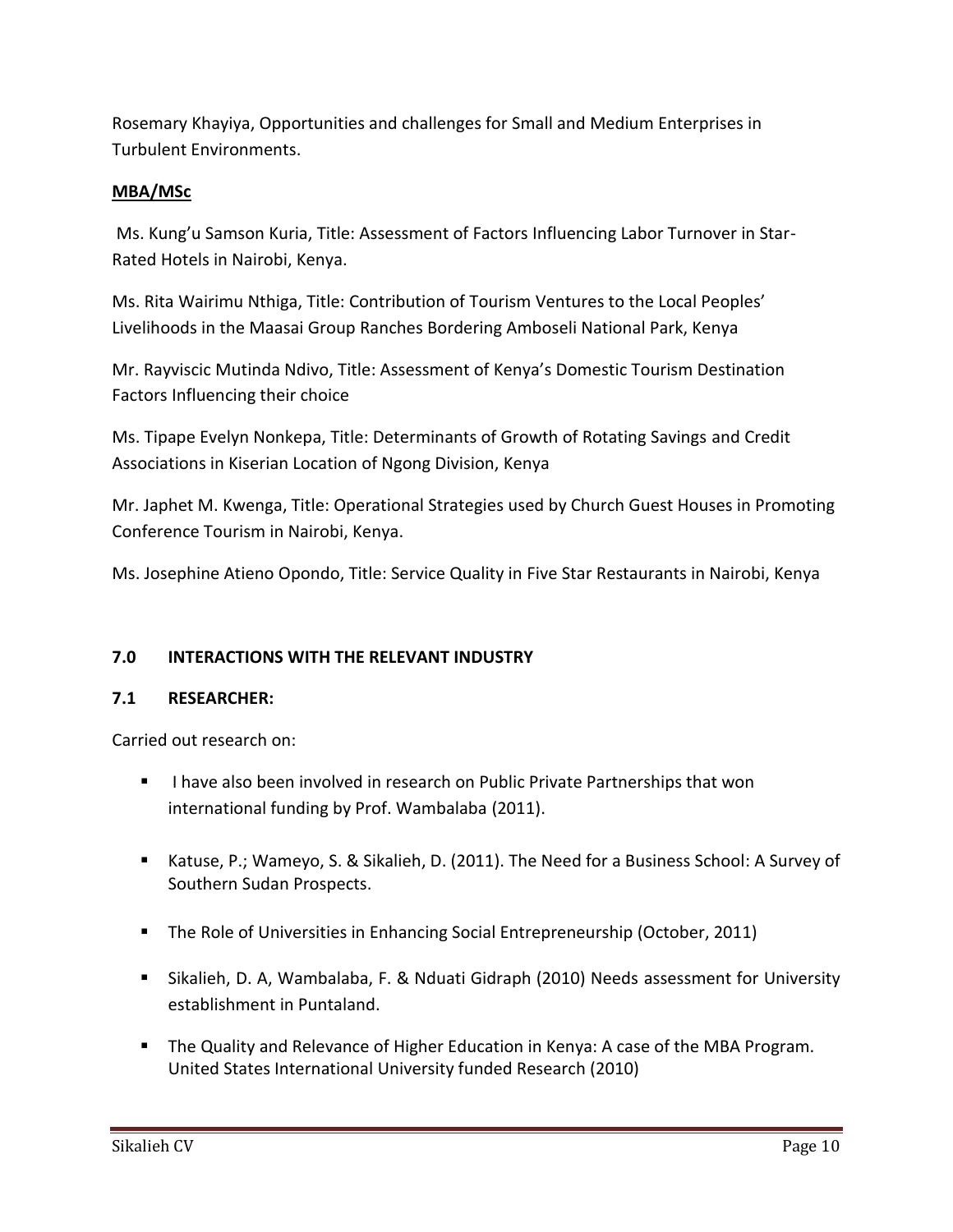- Outcome based Learning Practice: The case of Higher Education (January –March 2009)
- The Big Idea: Program Learning Outcomes Assessment, A paper Presented at the 1st Symposium on Quality Assurance at the United States International University (November, 2008).
- An assessment of the capacity of Administrative Officers in Conflict Resolution and Management: A case of the Provincial Administration in Kenya. (July, 2008).
- Impact Assessment of Enterprise Development Training: Nakuru, Elgeyo and Marakwet Districts: AICAD, February, (2007).
- Factors influencing the Transfer of Learning in Micro and Small Enterprises in the Garment-making Industry in Kenya (2003 – 2004).
- Research Assistant at UIUC (collected data on Distance Learning, Web-Based Learning and Adult Education for my supervisor's Project) (2001-2002).
- Tracer study of the Kariobangi Light Manufacturing Industries: A youth Selfemployment Project (1999 -2001).
- Balancing between Work and Family, a Survey of Working Mothers, Nairobi, Kenya, for the Ministry of Labour, Kenya (2000).
- Women Traders in rural areas: A tribute to national Development, for the Association of African University Women, Nairobi, Kenya (2000-2001).
- **IMages of Women in African Literature, For the American Cultural Centre and the Kenya** NGO Organizing Committee Sponsored Competition. Won Second Price. (1995).
- Factors Affecting the Effective Implementation the 8-4-4 School Curriculum in Emuhaya Division with Specific Reference to the Primary School as part of my M.ED. Course (1993).

### **7.2 GRANTS AND CONSULTANCIES**

Assignments undertaken:

- Capacity Assessment of the Kenya School of Government, a government Project by Deloitte and Touche (August, 2013)
- Case Method Development for the Global Business Schools Network (GBSN) in conjunction with PASGR (March 2013)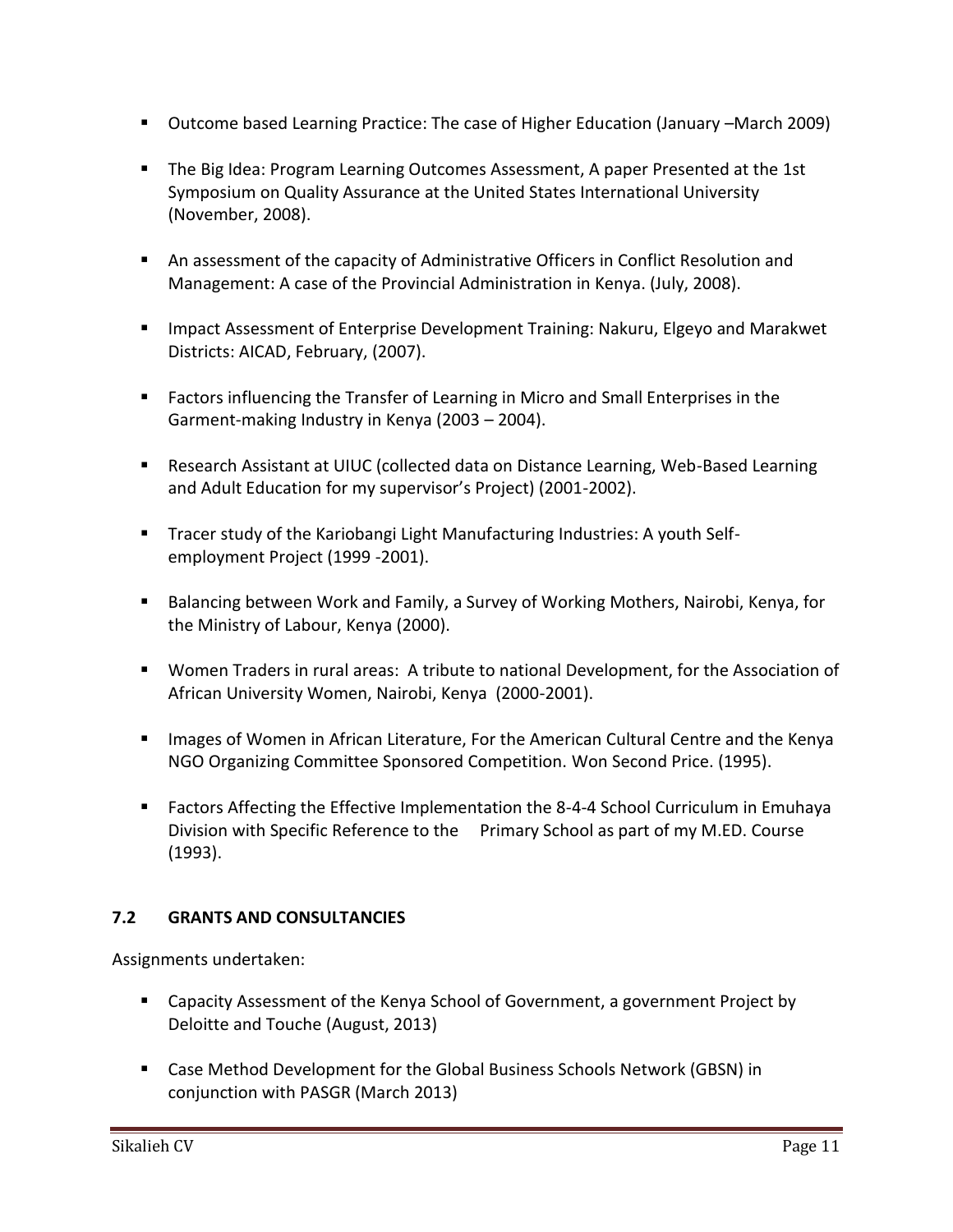- Curriculum development for the Proposed Puntaland University: A USAID grant funded project (2012)
- Curriculum development for the Proposed MBA in Social Entrepreneurship for Tangaza College, a Constituent college of the Catholic University of Eastern Africa. A Project Sponsored by St. Mary's University, USA. (2012)
- Agri-business program for Bill and Melinda Gates Foundation Grant at the United States International University Africa, (November, 2011)
- Curriculum development for Agri-business program for Bill and Melinda Gates Foundation Grant at the United States International University Africa, (November, 2011)
- Curriculum development for African Institute of Capacity Development (AICAD) Kenya Country Office in Enterprise Development for agribusiness training (January 2011)
- Training Material Development for the African Institute of Capacity Development (AICAD) Kenya Country Office (February, 2011).
- Quality Assurance in the Tea Industry for Nyayo Tea Zones (June 2009)
- Curriculum development for African Institute of Capacity Development (AICAD) Kenya Country Office in Enterprise Development for agribusiness training (January 2009)
- Training Material Development for the African Institute of Capacity Development (AICAD) Kenya Country Office (February, 2009).
- Curriculum Development for the Certificate Course in Enterprise Management for United States International University in conjunction with the Columbia Business School, University of Columbia USA (September, 2008)
- Training Material Development for the Certificate Course in Enterprise Management (October, 2008).
- **IMPACT** Impact Assessment of the Administrative Officers' Training Program, a project by the Kenya Institute of Administration (February 2008)
- Evaluation of the Kenya Institute of Administration (KIA) curriculum and Training Facilities, a government Project by Deloitte and Touche (November, 2007)
- **Training of trainers in Project Management and Report Writing for Nyayo Tea Zones** Development Corporation, (October, 2007)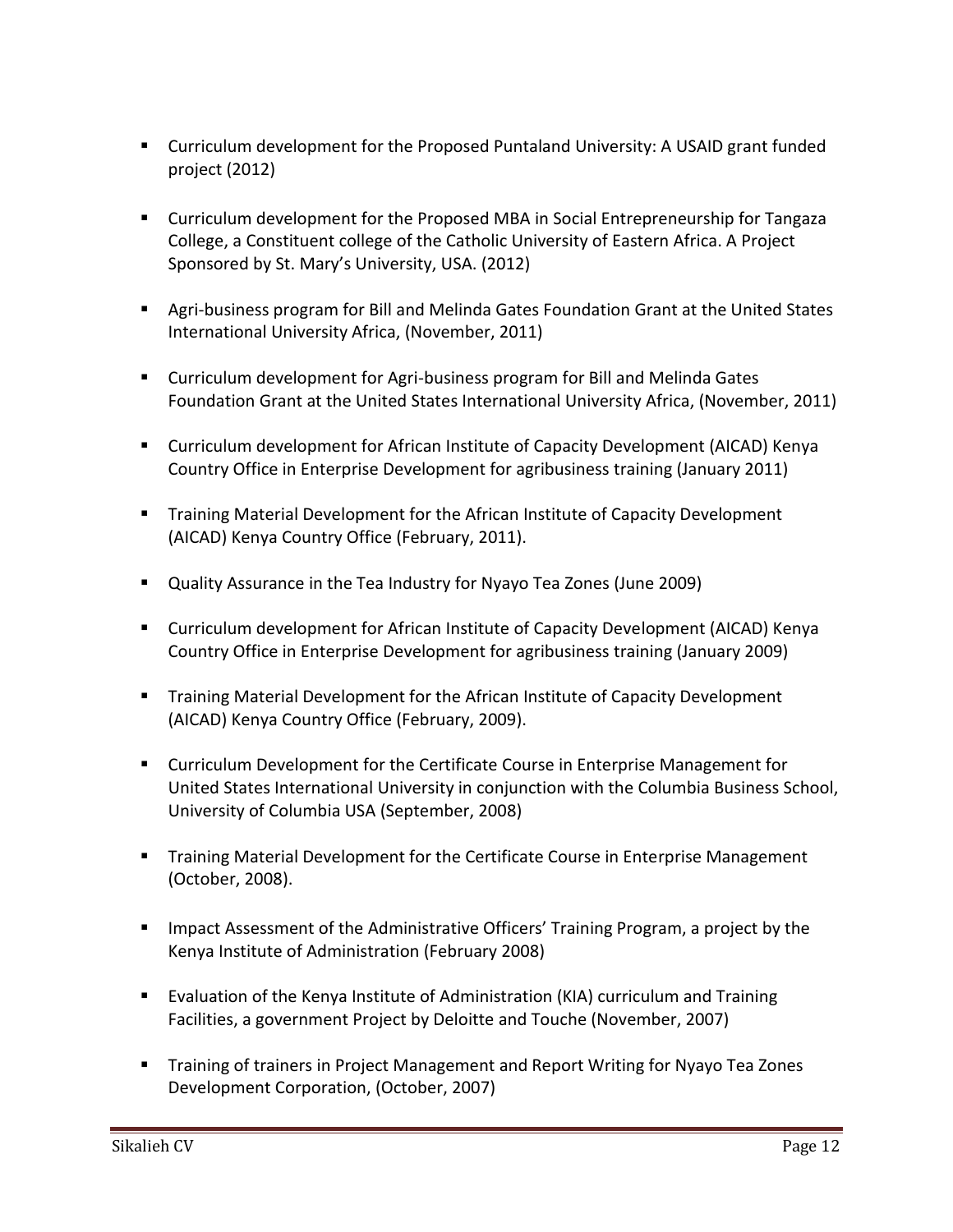- Panelist in judging Technical and Financial Proposals for the Analysis of the Adequacy of the Kenya Institute of Business Training of the Ministry of Trade and Industry (August 2007)
- Training the Nyayo Tea Zones Development Corporation Senior Management in Project Management and Report Writing for (July, 2007)
- Needs Assessment for the Kenya Institute of Administration, a Project for Deloitte and Touché (June 2007)
- **Panelist in judging Expression of Interest Proposals for the analysis of the Adequacy of** the Kenya Institute of Business Training of the Ministry of Trade and Industry (May 2007)
- Training Needs assessment for Nyayo Tea Zones Development Corporation, (June August,2006)
- **Training Small scale Agribusiness Owners for AICAD (November, 2006)**
- **Training Small Scale Agribusiness owners for AICAD (June 2006).**
- **Training Sacred Heart Sisters in Leadership Skills (May, 2005)**
- **Training of the Youth for Self-employment: A "Jua Kali" Youth Project (1998-2001).**
- **Training of Trainers in Qualitative and Quantitative Research Methods for Kenya Wildlife** Services, Nairobi, Kenya. (2000-2001).
- **Training of Trainers in Monitoring and Evaluation for Triad Associates Consultancy** (June –July 2001).
- **Training of Trainers in Breakthrough Communication Skills for Safra Investments (April** 2001).
- **Training of Trainers in Curriculum Development and Implementation (August 2000).**
- **Early Childhood Education: Lavington Church Kindergarten Project (May 1998).**
- Book and Record-Keeping, Packaging and Grant Proposal writing (1998-2001).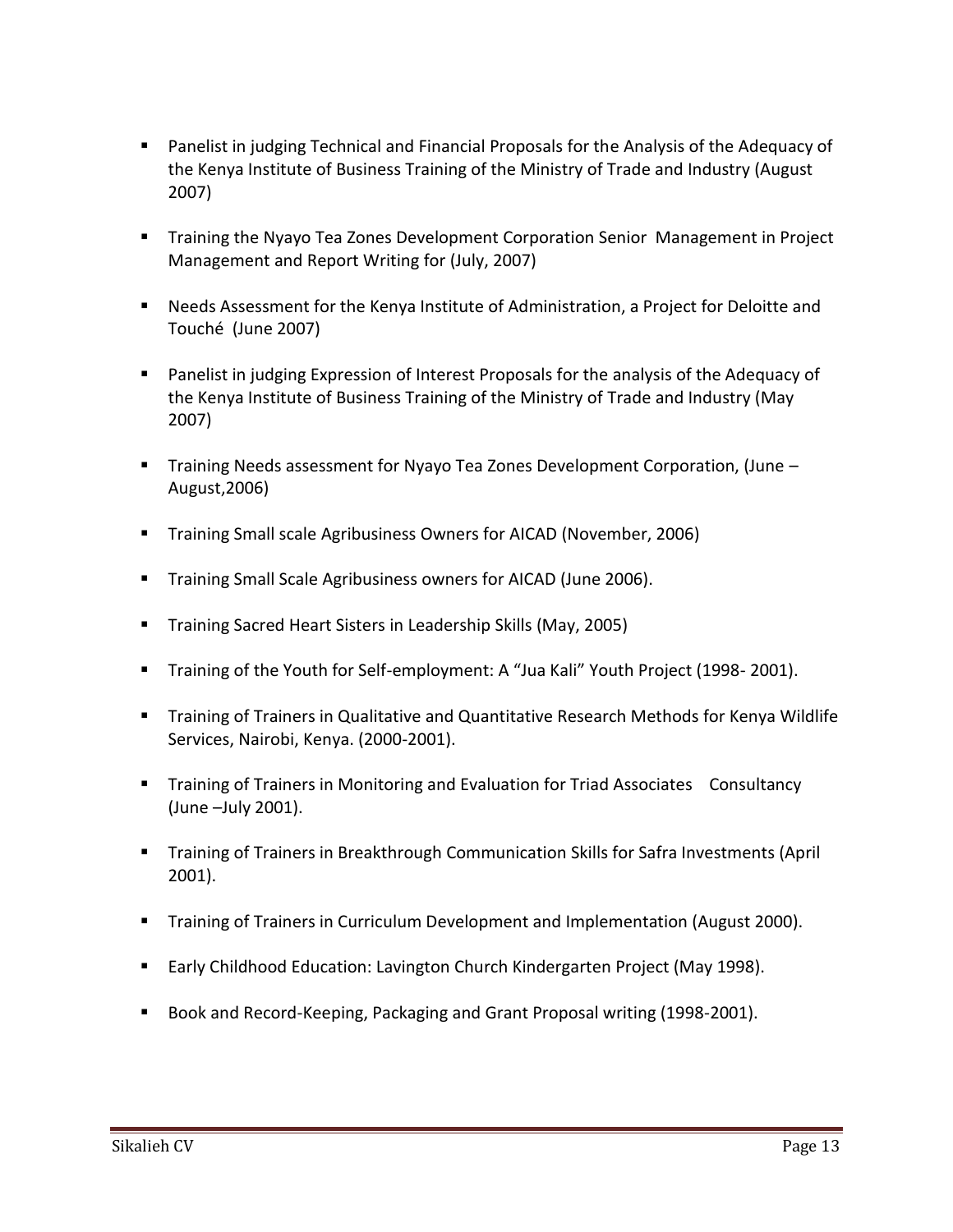#### **7.3 CURRICULUM DEVELOPER**

Served as a Course and Subject Panelist at the Kenya institute of Education for developing courses and subjects for Technical Institutions from 1989- 2006.

- Curriculum development for African Institute of Capacity Development (AICAD) Kenya Country Office in Enterprise Development for agribusiness training (January 2009)
- Training Material Development for the African Institute of Capacity Development (AICAD) Kenya Country Office (February, 2009)
- Curriculum and Training Material Development for Monitoring and Evaluation for Kenya wildlife Service (KWS) 2002.

#### **8.0 RELATED QUALIFICATIONS**

- **EXP** Certificate in Environmental Management for Sustainable Development (September, 2005)
- Certificate of Attendance and Completion of the Case Teaching/Writing Workshop at Strathmore University, Nairobi, Kenya, (May, 2005)
- Certificate, Integrated Computer Technology (July, 2005).
- **E** Certificate in Mentoring emerging young leaders (February, 2004)
- Certificate, Intensive Web Design (August, 2003)
- Certificate: quantitative and qualitative Research and Relevant Computer Software Applications (August and December, 1997)

#### **9.0 COMPUTER SKILLS**

- **Microsoft Word**
- **Microsoft Excel**
- Microsoft Power Point
- **Designing a web page HTML Basics**
- Databases Microsoft Access Basics
- On-line Training Orientation to X-treme Learning

#### **10.0 PROFESSIONAL MEMBERSHIP**

- Associate Member: The Kenya Institute of Management
- **Academy of Human Resource Development**